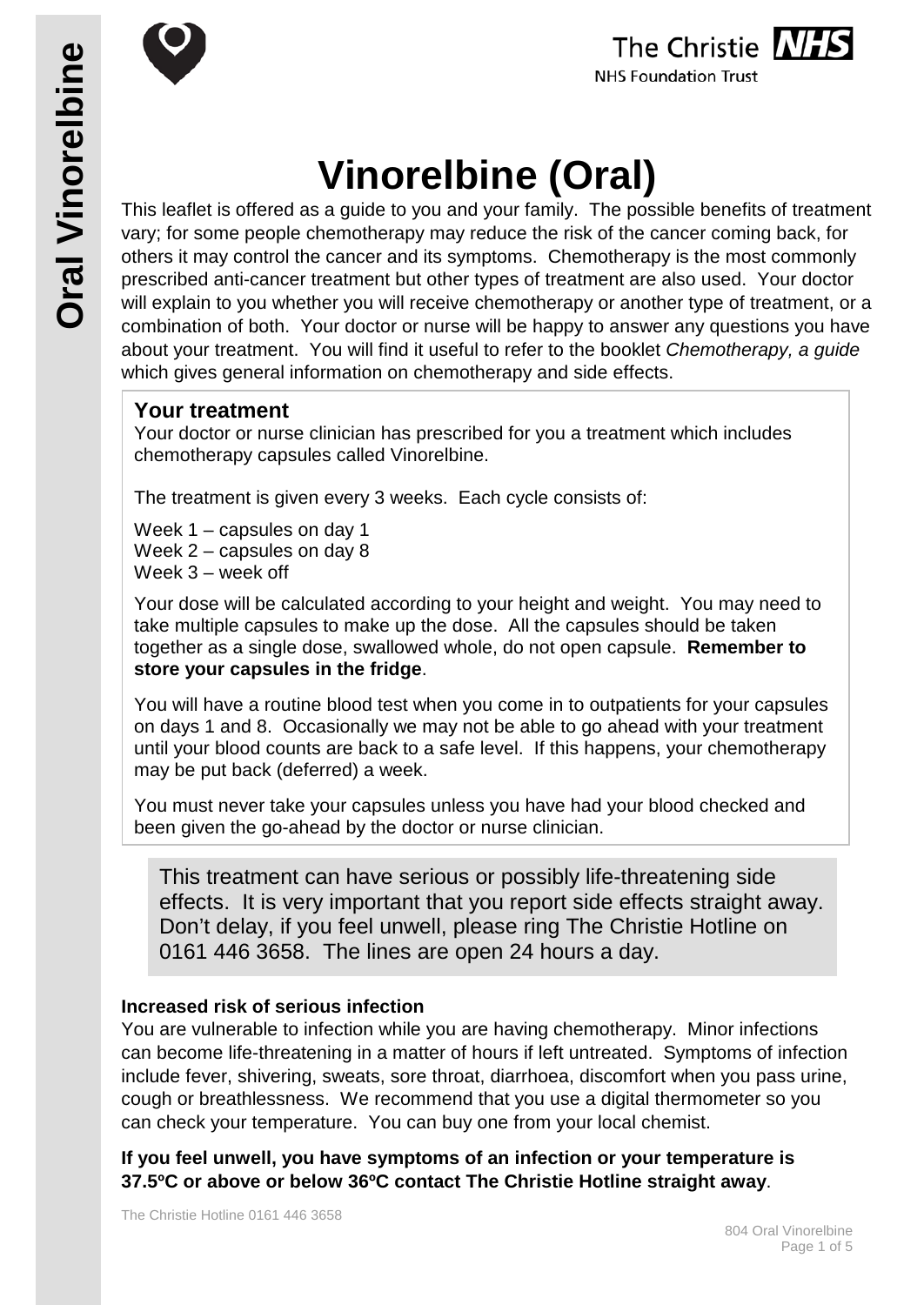### • **Anaemia (low number of red blood cells)**

While having this treatment you may become anaemic. This may make you feel tired and breathless. Let your doctor or nurse know if these symptoms are a problem. You may need a blood transfusion.

#### • **Bruising or bleeding**

 $\overline{\mathcal{L}}$  This treatment can reduce the production of platelets which help the blood clot. Let your doctor know if you have any unexplained bruising or bleeding, such as nosebleeds, bloodspots or rashes on the skin, and bleeding gums. You may need a platelet transfusion.

# **Possible side effects**

Chemotherapy can cause many different side effects. Some are more likely to occur than others. Everyone is different and not everyone gets all the side effects. Most side effects are usually temporary, but in some rare cases they can be life-threatening. It is important to tell your hospital doctor or nurse about any side effects so they can be monitored and, where possible, treated.

#### **Common side effects (more than 1 in 10)**

#### • **Nausea and vomiting (sickness)**

The severity of this varies from person to person. You will be given Ondansetron antisickness tablets. You should take the first one 30 to 60 minutes before you take the vinorelbine capsules and then continue to take them twice a day for 2 days. You will also be given additional anti-sickness tablets to take at home if needed. If you continue to feel or be sick, contact your GP or this hospital, because your anti-sickness medication may need to be changed or increased.

#### • **Sore mouth**

Your mouth may become sore or dry, or you may notice small mouth ulcers during this treatment. Drinking plenty of fluids and cleaning your teeth regularly and gently with a soft toothbrush can help to reduce the risk of this happening. We can prescribe a mouthwash for you to use during treatment. You can dilute this with water if your mouth is sore. Ask your doctor or nurse for further advice. There is also general mouth care information in the chemotherapy booklet. If you continue to have a sore mouth, please contact The Christie Hotline.

#### • **Constipation**

It is very common to become constipated. Try to drink plenty of fluids and eat foods high in fibre. Tell your doctor who may prescribe a suitable laxative. Ask the staff for a copy of 'Eating: Help Yourself' which has useful ideas about diet when you are having treatment. Please contact The Christie Hotline if your constipation lasts more than 3 days or you experience abdominal discomfort.

#### • **Diarrhoea**

If this becomes a problem while you are having treatment, contact The Christie Hotline for advice. **If you develop severe diarrhoea it is important to contact this hospital straightaway as this may be a sign of a serious infection. Don't delay!**

The Christie Hotline 0161 446 3658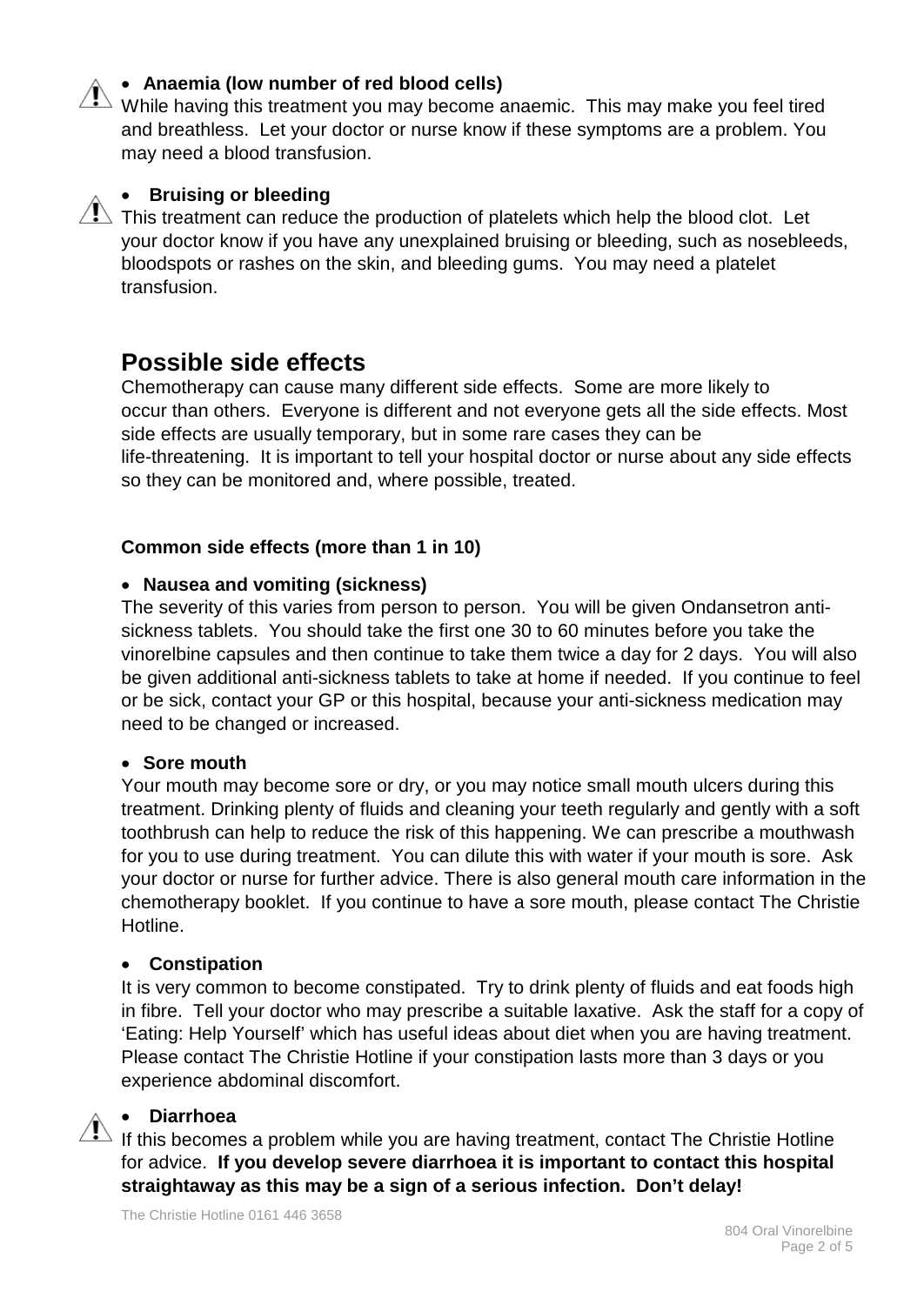### • **Tingling & numbness in the fingers or toes**

This is due to the effect of the chemotherapy on the nerves and is known as peripheral neuropathy. You may also notice that you have difficulty doing up buttons or similar tasks. Tell your doctor if you notice any numbness or tingling in your hands or feet. This usually improves a few months after treatment has finished although this may be permanent.

### • **Hair thinning**

Some hair loss may occur during treatment, including body and facial hair. It is advisable to avoid perms, colours, use of hot brushes and vigorous frequent washing that could increase hair loss. Please remember that this is a temporary side effect and your hair will grow back when your treatment is completed. If you would like an appointment with the wig service, this can be arranged for you by visiting the Cancer Information Centre (department 7). Ask the staff for a copy of the 'Wig Fitting Service'. A selection of headscarves and turbans is available from 'Headstart'.

# • **Heartburn**

Chemotherapy treatment can cause indigestion or reflux. If you experience this please contact The Christie Hotline. Heartburn can be treated with medication from your GP.

# • **Changes to nails**

Your nails may become darker. White lines may appear on the surface of the nails. These changes grow out over a few months once the treatment has finished. Acrylic nails are not recommended.

#### • **Lethargy**

Some chemotherapy may make you feel tired and lacking in energy. It can be frustrating when you feel unable to cope with routine tasks. You may benefit from additional support during your treatment. Complementary therapies may be helpful. Speak to your nurse or doctor for further information. If necessary, take time off work. Gentle exercise, such as walking, can be beneficial.

#### • **Sensitivity to the sun**

Some chemotherapy can make your skin more sensitive to the sun than usual. Sit in the shade, avoid too much sun and use a high factor sunblock cream. Asian and African-Caribbean people may develop noticeable light patches on their skin.

#### • **Loss of periods**

Due to the effect of chemotherapy on the ovaries, you may find that your periods become irregular or stop. This is more likely in women over the age of 40 when most women will notice some change in their periods. It is less common in women under the age of 40 but does still happen and can result in significant menopausal symptoms (see section below). Even if your periods stop completely during chemotherapy your periods may come back several years later. This means that you may be able to become pregnant even many years after chemotherapy. It is very important to use contraception if you don't want to get pregnant.

#### • **Menopausal symptoms**

When the ovaries stop working due to chemotherapy or during a natural menopause most women experience symptoms such as hot flushes, sweats (night and day) and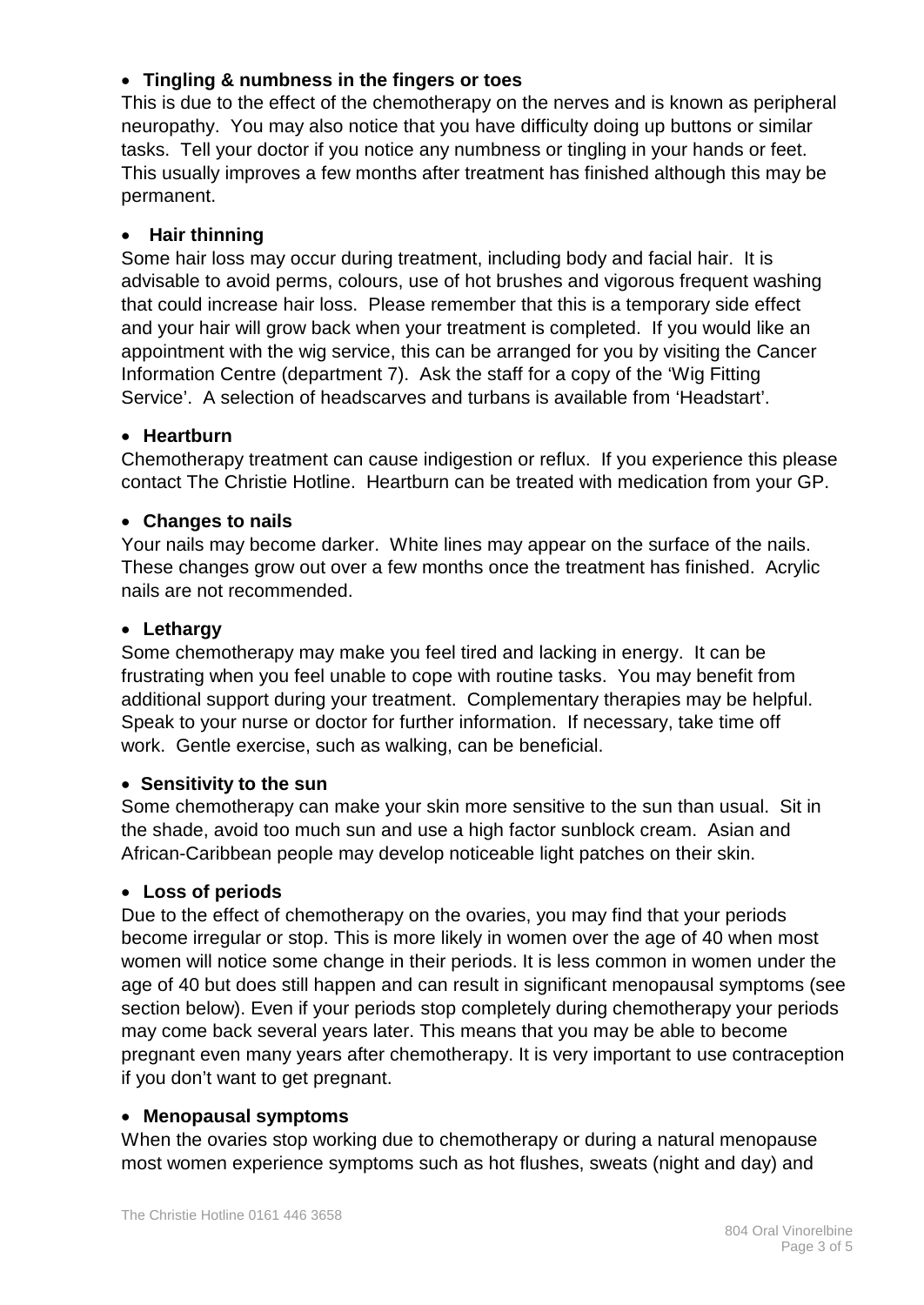vaginal dryness. These hormonal changes can make the vagina feel as though it has shrunk and become less easy to stretch. This is called vaginal atrophy and can result in discomfort, pain on sexual intercourse, itching and recurrent urine infections. If your ovaries don't start to work again the vaginal symptoms can be permanent, although the flushes and sweats tend to reduce and stop over a small number of years. Some women who have already gone through menopause may notice their symptoms worsening for a time after chemotherapy.

The vaginal symptoms can start early and the longer they are left the harder they can be to treat. Please contact your specialist nurse either in clinic or by phone when the symptoms first develop if you would like help. Symptoms can be managed in several ways including gels, essential oil pessaries and sometimes local oestrogen replacement. You may also find it helpful to request the booklet 'Menopausal symptoms and breast cancer' by Breast Cancer Care (either from your breast care nurse, the cancer information centre at The Christie or online).

#### **Uncommon side effects (less than 1 in 10)**

#### • **Blood clots**

 $\triangle$  During chemotherapy you are more at risk of blood clots in the legs (DVT) or lungs (PE). Occasionally these clots can be life-threatening. To help prevent clots, keep mobile and drink plenty of non-alcoholic fluids.

#### **Serious and potentially life threatening side effects**

In a small proportion of patients chemotherapy can result in very severe side effects which may rarely result in death. The team caring for you will discuss the risk of these side effects with you.

# **Sex, contraception & fertility**

#### **Protecting your partner and contraception:**

We recommend that you or your partner use a condom during sexual intercourse while you are having the course of chemotherapy. Chemotherapy is dangerous to unborn babies and you should not try to become pregnant whilst you are having chemotherapy. Using a condom will also protect your partner from any chemotherapy drugs that may be present in the semen or vagina.

If you suspect that you may be pregnant please tell your doctor immediately.

**Fertility:** This chemotherapy may affect your ability to have children. Your doctor or nurse should have discussed this with you. If not, please ask them before you start treatment.